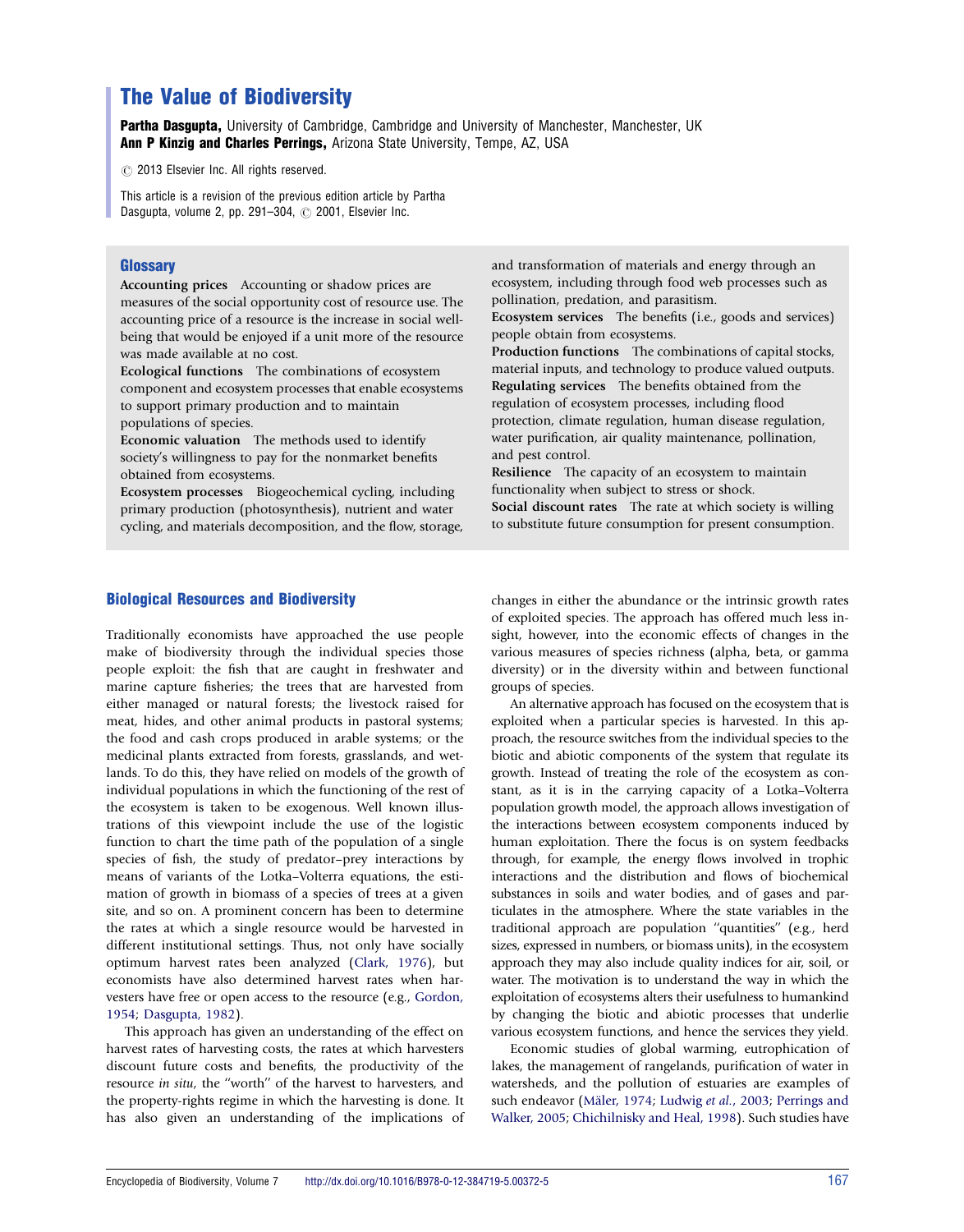provided valuable insights into the effects on ecosystems of the character of economic activities, as driven by technology, costs and revenues, discount rates, and the property-rights regime that governs access to the ecosystem. In this approach the focus of study is the ecosystem as a renewable natural resource system: a mix of functional groups of species that support a range of ecosystem processes, and hence a range of ecosystem services. Many ecosystems are deliberately ''simplified'' (through the removal of pests, pathogens, predators, or competitors) in order to increase their value for particular purposes. The best examples of this are to be found in agriculture, aquaculture, forestry, and urban systems. The biodiversity in such systems is managed to enhance production of particular services. But even the most simplified ecosystems – monocultures in agriculture and forestry and cities – are still ecosystems. The services they provide depend on the composition of species they contain, the energy and nutrient flows within the system, and the interactions between species.

This article asks how the second of these approaches informs the understanding of the value that biodiversity has to individual farmers, foresters, and fishers; how that differs from the value it has to wider society; and why the difference matters. All ecosystems generate an array of services that affect peoples' well-being in different ways. All ecosystems are also subject to property rights or access rules that affect the rights and responsibilities of users, and that determine which services they take into account and which they do not. Biodiversity change is a problem for society if it has either significant social impacts that are ignored by users or unacceptable distributional consequences. This article considers both the inefficiency that results when biodiversity use involves external costs and the inequity that results when biodiversity change bears disproportionately on the poor.

#### Biodiversity and Ecosystem Services

The Millennium Ecosystem Assessment (MA) defined ecosystem services to include the full array of benefits people obtain from ecosystems distinguishing four broad benefit streams: the provisioning, cultural, regulating, and supporting services ([Millennium Ecosystem Assessment, 2005\)](#page-12-0). The MA provisioning services describe the processes that yield foods, fibers, fuels, water, biochemicals, medicines, pharmaceuticals, and genetic resources. Many of these products are subject to welldefined property rights and are priced in the market. Others are not. The MA cultural services comprise a set of largely nonconsumptive uses of the environment including both the wellestablished market benefits of recreation and tourism and the spiritual, religious, esthetic, and inspirational well-being that people derive from the ''natural'' world, along with the value to science of the opportunity to study that world. The MA regulating services limit the effect of stresses and shocks to the system; include erosion control or soil stabilization, water purification, and waste treatment; and the regulation of air quality, climate, hydrological flows, pests, disease, and natural hazards. Finally, the MA supporting services comprise the ecosystem processes that underpin production of all these services, including soil formation, photosynthesis, primary production, nutrient, carbon, and water cycling.

The value of biodiversity derives from the value of the final goods and services it produces. To estimate this value, one needs to understand the ''production functions'' that link biodiversity, ecosystem functions, ecosystem services, and the goods and services that enter into final demand. Recent ecological research on the linkages between biodiversity and ecological functioning has improved the understanding of ecological processes involved in the production of a number of ecosystem services (Loreau et al[., 2002;](#page-12-0) [Naeem](#page-12-0) et al., 2009). It has also improved the understanding of the role played by the diversity of species in the production of these services. Species are related through functional traits that make them more or less perfect substitutes in executing particular ecological functions. Individual species near perfect functional substitutes for other species if they share a full set of traits with those other species. Conversely, they are "singular" if they possess a unique set of traits [\(Naeem, 1998\)](#page-12-0). Species are also related through ecological interactions – trophic relationships, competition, parasitism, facilitation and so on – that make them more or less complementary in executing ecological functions ([Thebault and Loreau, 2006](#page-12-0)).

The value of individual species depends both on their substitutability/complementarity in the functioning of ecological systems and on the way in that functioning has been affected by land use. The simplification of agroecosystems to privilege particular crops or livestock strains necessarily affects the array of services that system delivers, partly because the number of functions performed reduces with the number of species [\(Hector and Bagchi, 2007\)](#page-12-0) and partly because each species in a system generally performs multiple functions. Ecosystems are systems of ''joint production.'' Individual systems generate multiple services. It follows that part of the cost of simplification is the ecosystem services foregone as a result. So, for example, modern agriculture has focused on increased yields per hectare, but has compromised a range of other ecosystem services including water supply, water quality, habitat provision, pollination, and soil erosion control [\(Millennium Ecosystem Assessment, 2005](#page-12-0)). It has also affected the capacity of the modified system to function over a range of environmental conditions – that is, its stability or resilience.

There is a vast and confusing literature on the relationship between diversity (or complexity) and stability or resilience (see, e.g., [May, 1972](#page-12-0); [Pimm, 1984;](#page-12-0) [Schulze and Mooney, 1993;](#page-12-0) [Tilman](#page-12-0) et al., 1996; Kinzig et al.[, 2001\)](#page-12-0), with many studies appearing to contradict each other. This is in part due to definitional ambiguities, in part due to analysis at different levels of organization, and in part due to differing results in theoretical versus experimental versus observational approaches. Most studies suggest that diversity (in the form of a greater number of species) enhances stability for communitylevel properties, though these results do not necessarily extend to the population level, where diversity can enhance, erode, or have little impact on stability [\(Tilman](#page-12-0) et al., 1996; [Mccann,](#page-12-0) [2000](#page-12-0); [Muradian, 2001\)](#page-12-0). Most of these studies, though, address stability and resilience in a particular sense – how diversity affects the ability of a system to return to a previous (possibly equilibrium) state [\(Gunderson, 2000](#page-12-0)). They say less about resilience in the alternative sense (sensu Holling) – the contributions that diversity might play in diminishing the probability that a system might access entirely new system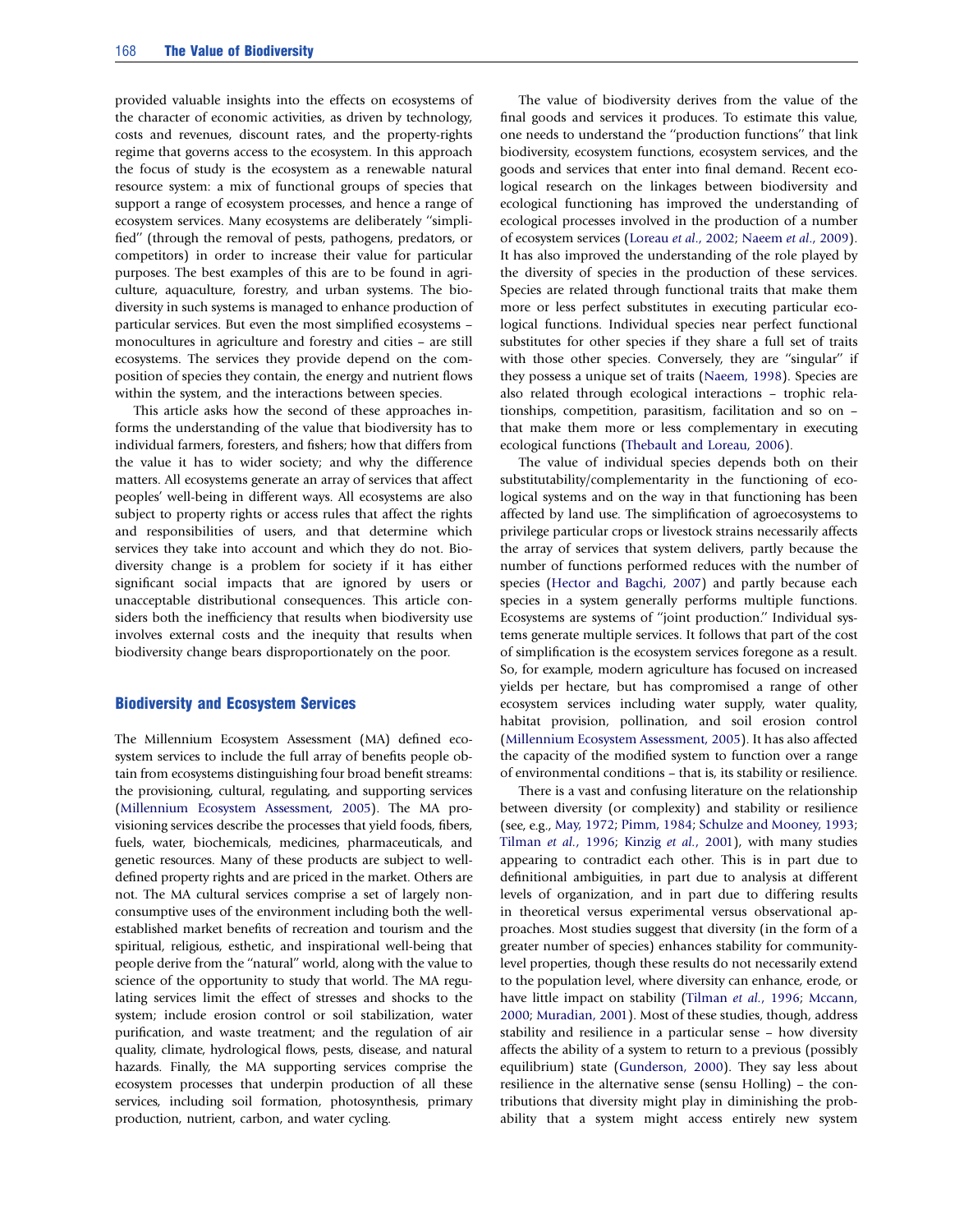<span id="page-2-0"></span>configurations, or ''flipping'' into a new basin of attraction. (A system could be highly resilient in the second sense but not in the first – highly dynamic within a given basin of attraction, never returning to any given state for very long, but never leaving that basin of attraction, either.)

The relationship between diversity and resilience in this second sense is less clear. The vulnerability of low-diversity systems, such as agricultural monocultures, and the persistence of high-diversity systems, such as tropical forests, have often been cited as evidence of a relationship between diversity and resilience. [Goodman \(1975\)](#page-12-0) takes these examples to task. In addition, there are equally compelling examples of low diversity systems that appear to be highly resilient – rice paddies have persisted in the same places for hundreds of years [\(Geertz, 1963;](#page-12-0) [Lansing, 1991](#page-12-0)), and desertified and biologically depauperate regions are highly resistant to restoration efforts. (This latter example illustrates that resilience is not always a good thing.) These contradictions indicate the hazards of associating system-level properties with systemlevel outcomes. Degradation of soils, for instance, can cause both low diversity and high resilience, without there being a direct causal link between the two. Similar observations have been made about the role of productivity in high-diversity systems – are high-diversity systems productive, or are highly productive systems diverse?

Ecological theory suggests that increasing species number or complexity within a community should increase the number of equilibrium points or stable states [\(May, 1977](#page-12-0); [Deangelis and Goldstein, 1978\)](#page-11-0). All else being equal, that would seem to imply more thresholds and lower resilience. Of course, all else would not be equal – it is entirely possible that increased diversity and complexity increase both the number of alternative states that can be accessed and the tenacity with which the system remains in any particular state. But both the theoretical and the empirical evidence for a strong relationship between diversity and resilience (sensu Holling), when correctly sorted, are still ambiguous.

Diversity can, of course, play a role in enhancing the functioning of ecosystems. More functional guilds will mean provisioning of a greater number of ecosystem services. Those services may or may not be resilient. What will enhance resilience (continued delivery) of a particular service is the diversity of species within the functional guild responsible for that service (e.g., within the guild of nitrogen fixers). If each species within a guild has a differential response to the environment, this would allow sustained function under environmental variability. This is known as functional redundancy.

Why should one necessarily expect species within a functional guild to have differential responses to the environment? Ecological theory suggests, in fact, that this is exactly what one should expect. In spite of perceptions of ''nature red in tooth and claw,'' evolution by natural selection, in fact, serves to diversify the niches of similar species and reduce competition among them (hence the diversification of beak sizes and shapes among the finches on the Galapagos Islands, each suited to different seed-gathering strategies). In most ecological communities it was also observed that just a few species make up the bulk of the biomass, with many more occurring in low abundance. The hypothesis is that both the breadth of services provided and their resilience are facilitated by these patterns. In particular, one might expect the dominant species to be functionally dissimilar (providing different services, but reducing direct competition through functional dissimilarity), with the lower-abundance species being functional redundants of the dominant species (but with different responses to environmental variability or stres-sors). [Walker](#page-12-0) et al., 1999 demonstrated just these outcomes in a grassland ecosystem subjected to grazing pressure . In the absence of grazing, dominant species were functionally dissimilar, whereas minor species were functionally similar to a dominant species. When dominant species declined or were eliminated by grazing, their functionally similar minor counterparts increased in abundance, thus maintaining certain functions within the disturbed grassland.

Although much remains to be done to understand the joint production of ecosystem services in particular ecosystems, the interactions between services, and the impact of changes in the relative abundance of species within and between functional groups, this article can now identify at least some of the consequences that biodiversity change for ancillary ecosystem services. The canonical bioeconomic models developed by Clark to understand the exploitation of marine mammals and fisheries ([Clark and Munro, 1979\)](#page-11-0) clarified the conditions required for the optimal extraction of particular populations, establishing the capital theoretical basis for exploiting biological stocks. The extension of such work to cover the exploitation of multiple species has made it possible to understand the effect of species interactions on co-produced ecosystem services [\(Tilman](#page-12-0) et al., 2005; [Eichner and Pethig,](#page-12-0) [2005;](#page-12-0) [Brock and Xepapadeas, 2002](#page-11-0); [Perrings and Walker,](#page-12-0) [1997,](#page-12-0) [2005\)](#page-12-0). This, in turn, has made it possible to track the physical effect of biodiversity change that lies outside the market, and to begin to estimate its social cost. This article first considers the generic issues involved in the diagnosis and cure of market failures, and then identifies their implications for the economics of biodiversity change.

### Market Failure

A central concern among economists concerned with the environment has been to devise ways by which it would be possible to ascertain the ''value'' of natural resources and the services they provide. This is because for many natural resources and the services they support, markets simply do not exist. The interactions between biodiversity, ecological functioning, ecosystem services, and the production of the things that people care about most directly are not signaled by market prices. In some cases, markets do not exist because the costs of negotiation and monitoring are too high. One class of examples is provided by economic activities affected by ecological interactions involving long geographical distances (e.g., the effects of upland deforestation on downstream activities hundreds of miles away); another, by large temporal distances (e.g., the effect of carbon emission on climate in the distant future, in a world where forward markets are nonexistent because future generations are not present today to negotiate with the present generation). Then there are cases (e.g., the atmosphere and the open seas) where the nature of the resource makes private property rights impractical and so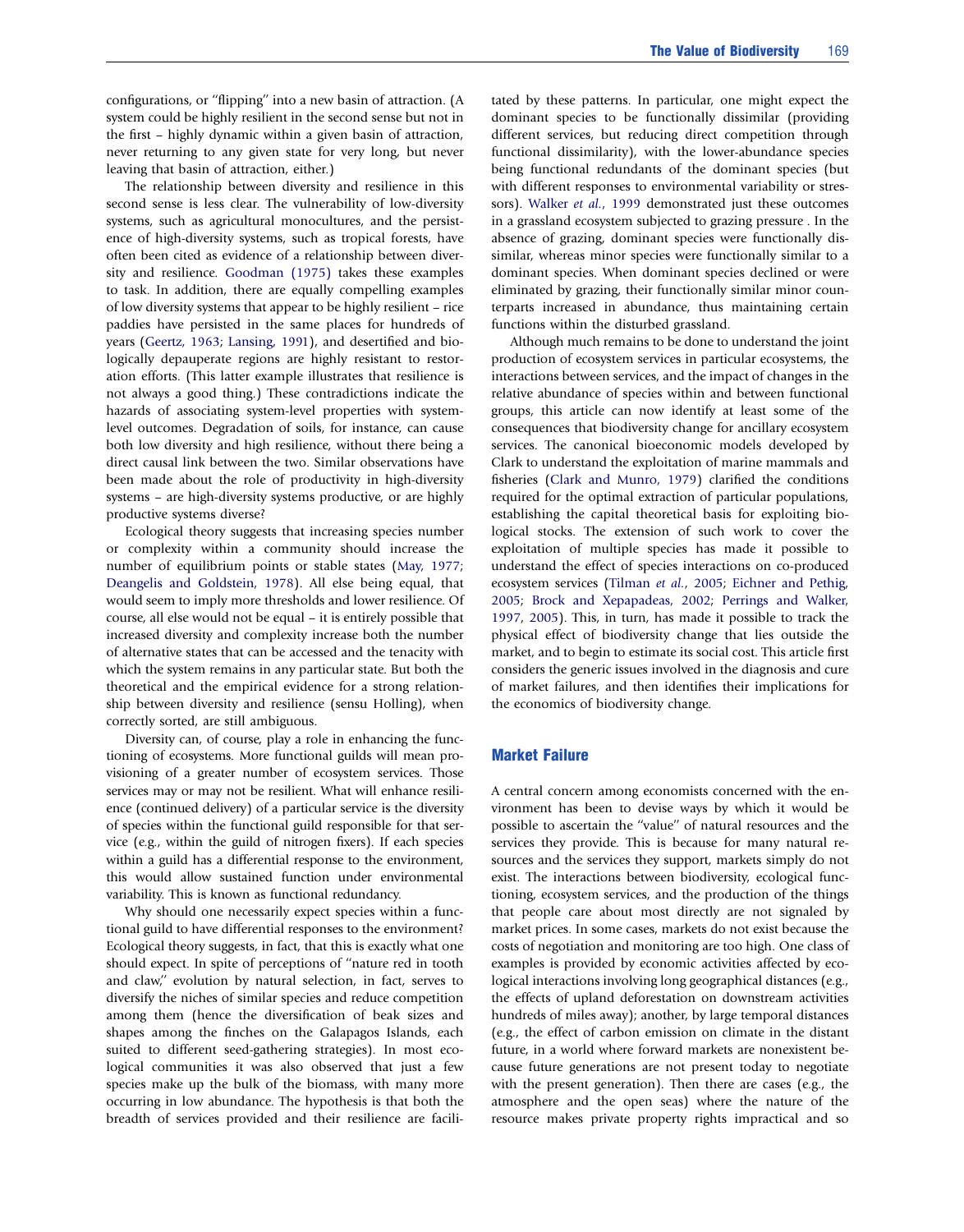<span id="page-3-0"></span>keeps markets from existing; whereas in others, ill-specified or unprotected property rights prevent their existence, or make markets function wrongly even when they do exist. In short, market failures mean that people are not confronted by the real cost of their behavior (but see [Market Failure\)](#page-2-0). This gives rise to the phenomenon of externalities (i.e., exchanges among people that take place without their consent). (The early literature on ecological economics identified market failure as the underlying cause of environmental problems. ([Pigou, 1920](#page-12-0); [Lindahl, 1958](#page-12-0); [Arrow, 1971;](#page-11-0) [Meade, 1973](#page-12-0); Mäler, [1974;](#page-12-0) [Baumol and Oates, 1975;](#page-11-0) [Dasgupta and Heal, 1979\)](#page-11-0)

Problems arising from an absence of forward markets for ''transactions'' between the present generation and those to appear in the distant future are no doubt ameliorated by the fact that humans care about their children's well-being and know that they, in turn, will care for theirs, in an intergenerational sequence. This means, by recursion, that even if people do not care directly about the well-being of their distant descendants, they do care about them indirectly. However, there is a distinct possibility that one's implicit concern for the distant future via such recursion is inadequate, due, say, to institutional failure in other spheres of economic activity. This is why economists have argued that market rates of interest do not reflect socially desirable discount rates [\(Lind, 1982](#page-12-0); [Arrow](#page-11-0) et al.[, 1996](#page-11-0); [Portney and Weyant, 1999](#page-12-0)). In short, market failure involves misallocation of resources not only in the present but also across time.

In each of these cases, the market prices of goods and services fail to reflect their social worth; typically, they are less than their social worth. In economics, the social worth of goods and services is called accounting prices (sometimes, shadow prices). The accounting price of a resource is the increase in social well-being that would be enjoyed if a unit more of the resource were made available at no cost. So a resource's accounting price is the difference between its market price and the tax (or subsidy) that ought to be imposed on it. Needless to say, accounting prices reflect social objectives, ecological and technological constraints, and the extent to which resources are available.

It should be noted that externalities do not create market distortions; they are a form of market distortion. The presence of externalities leads to a wedge between market prices and accounting prices. Generally speaking, laissez-faire economies are not much good at producing publicly observable signals of environmental scarcities. To illustrate, if there were free access to a resource base, the market price of the resource, in situ, would be zero. However, if the resource were in limited supply, its accounting price would be positive. So, there is a directional bias in environmental externalities: market failure typically results in an excessive use of the natural resource base, not an insufficient one.

One way to improve matters would be to impose regulations on resource users, for example, restrictions on effluent discharges, quota on fish harvests, and bans on logging. Another would be to introduce a system of taxes, often called Pigovian taxes (in honor of Pigou, who first discussed the difference between private and social costs in the context of environmental pollution [\(Pigou, 1920](#page-12-0))). Pollution charges, charges on the amount of fish harvested, and stumpage fees are examples. The idea underlying Pigovian taxes is to bring

market prices (inclusive of taxes) in line with accounting prices. Each of the two schemes, quotas and taxes, has its advantages and disadvantages, some of the differences between the two becoming salient once it is recognized not only that ecological processes are stochastic, but also resource users and government agencies do not have the same information about local ecology, say, for example, the cost of waste disposal ([Weitzman, 1974;](#page-12-0) [Dasgupta, 1982](#page-11-0)). This article cannot discuss this in details, but three points are worth noting. First, the two schemes are distributionally not equivalent: under a quota system resource rents are captured by harvesters and polluters, whereas under a tax system they are collected by the tax authority. Second, the imposition of Pigovian taxes provides greater incentives to resource users to explore resource-saving technological improvements. This is because if the users are taxed, they pay more for the resource than they would have if they had been issued quotas instead. Third, environmental taxes, when properly designed, remove market distortions. In addition, there is a presumption that tax revenues, thus collected, would enable the government to reduce distortionary taxes (e.g., taxes on earned income). There is, thus, a presumption that Pigovian taxes yield a ''double dividend'' [\(Bovenberg and Goulder, 1996](#page-11-0); [Goulder, 1995](#page-12-0)) (but see [Bohm, 1996\)](#page-11-0), a rhetorical phrase that has been much used to persuade governments to impose ''green'' taxes. Matters of public finance have been a recurrent theme in ecological economics since the 1970s (see, especially, [Carraro and](#page-11-0) [Siniscalco, 1996](#page-11-0); [Baumol and Oates, 1975;](#page-11-0) [Cropper and](#page-11-0) [Oates, 1992](#page-11-0)). A hybrid policy instrument, which involves the government issuing a fixed number of transferable licenses, combines some of the features of quotas and Pigovian taxes. For example, the scheme resembles quotas, in that, resource rents are not captured by government, and it resembles Pigovian taxes, in that at the margin license, holders pay the accounting price of the resource for its use. (See [Tietenberg](#page-12-0) [\(1990\)](#page-12-0) for a good discussion of transferable licenses, both in theory and in practice.)

# Institutional Failures and Poverty: Global Versus Local Environmental Problems

Aside from market failure, another long-recognized source of difficulty is what may be called government failure. For example, Binswanger argued that, in Brazil, the exemption from taxation of virtually all agricultural income (allied to the fact that logging was regarded as proof of land occupancy) provided strong incentives to the rich to acquire forest land and to then deforest it ([Binswanger, 1991](#page-11-0)). He argued that the subsidy the government thereby provided to the private sector was so large, that a reduction in deforestation (via a removal of subsidies) was in Brazil's interests, not merely in the interests of the rest of the world. That is, he concluded that Brazil had much to gain from reducing then current rates of deforestation. (In a wider discussion of the conversion of forests into ranches in the Amazon basin Schneider (1995) has demonstrated that the construction of roads through the forests has also been a potent force.) Since that time the government of Brazil has reached a similar conclusion. It has changed the incentives it offers to landowners and has entered into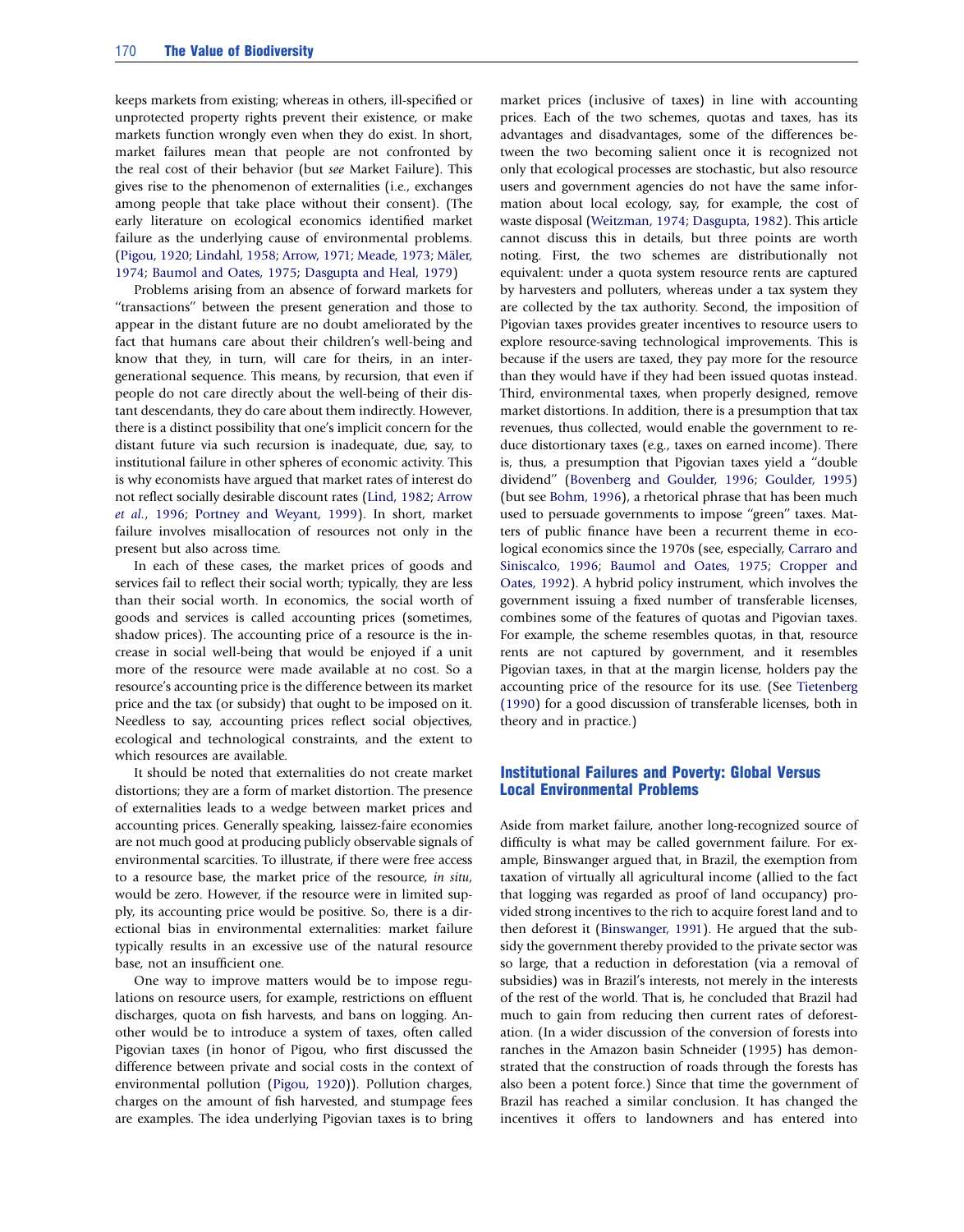negotiations with other countries that are potential beneficiaries of reduced deforestation in Brazil. At the heart of this decision is the recognition that there are interactions between ecosystem services generated by tropical forests. Land clearance for agriculture has consequences for biodiversity, water supplies, microclimatic regulation, and macroclimatic regulation (via carbon sequestration). Indeed, Brazil is now one of the main players in the development of the Reducing Emissions from Deforestation and Forest Degradation in Developing Countries (REDD) scheme. The scheme aims to create a financial value for the carbon stored in forests, offering incentives for developing countries to reduce emissions from forested lands (Malhi et al.[, 2008;](#page-12-0) [Phelps](#page-12-0) et al., 2010; [Arriagada and Perrings, 2011\)](#page-11-0).

This said, it is important to note that the causes of environmental problems are not limited to market and government failure; problems also arise because such microinstitutions as the household can function badly. In poor communities, for example, men typically have the bulk of the political voice. One should then expect public investment in, say, resource regeneration to be guided by male preferences, not female needs. On matters of afforestation in the drylands, for instance, one should expect women to favor planting for fuelwood and men for fruit trees, because it is the women and children who collect fuelwood, whereas men control cash income (and fruit can be sold in the market). This explains why, even as the sources of fuelwood continue to recede, fruit trees are often planted ([Dasgupta, 1993b\)](#page-11-0).

That political instability (at the extreme, civil war) is a direct cause of resource degradation is obvious. What is not obvious is that it is a hidden cause as well. Political instability creates uncertainty in property rights. In its presence, people are reluctant to make the investments that are necessary for environmental protection and improvement: the expected returns on such forms of investment are low. In a study comprising 120 countries, Deacon has offered statistical evidence of a positive link between political instability and forest depletion ([Deacon, 1994\)](#page-11-0).

Taken together, these examples reflect the environmental consequences of institutional failure. They have a wide reach, and in recent years, they have often been discussed within the context of the thesis that environmental degradation, such as eroding soil, receding forests, and vanishing water supplies, is a cause of accentuated poverty among the rural poor in poor countries. There is truth in this. But there is also accumulated evidence that poverty itself can be a cause of environmental degradation [\(Dasgupta, 1993a,](#page-11-0) [2001\)](#page-11-0). This reverse causality occurs because some natural resources (e.g., ponds and rivers) are essential for survival in normal times, whereas others (e.g., forest products) are also a source of supplementary income in times of acute economic stress. Under changing circumstances (e.g., economic development in urban centers), social norms that previously had maintained long-term economic relationships among members of a community tend to break down. Some (e.g., the able bodied and mobile) gain, whereas others (e.g., women, the old, and the very young) lose and become poorer. In extreme cases the breakdown of social norms also means that local resources that earlier were subject to communitarian regulations become ''open access,'' with all the attendant consequences.

These links between rural poverty and the state of the local natural resource base in poor countries offer a possible pathway along which poverty, resource degradation, and even high fertility feed on one another in a synergistic manner over time ([Dasgupta, 1993a](#page-11-0), [1995](#page-11-0), [2000](#page-11-0)). Experience in sub-Saharan Africa and Pakistan is not inconsistent with this [\(Cleaver and](#page-11-0) [Schreiber, 1994;](#page-11-0) [Filmer and Pritchett, 1996](#page-12-0)). Indeed, an erosion of the local natural-resource base can make certain categories of people destitute even while the economy's gross national product (GNP) increases. The thought that entire populations can always be relied upon to make the shift from resource-based, subsistence existence to a high-income, industrial one is belied both by evidence and by theory.

These two causes of resource degradation, namely, institutional failure and poverty, pull in different directions and are together not unrelated to an intellectual tension between the concerns people share about global warming and acid rain, which sweep across regions, nations and continents, and those matters (such as, for e.g., the decline in firewood or water sources) which are specific to the needs and concerns of the poor in as small a group as a village community. Environmental problems present themselves differently to different people. In part, it is a reflection of the tension this article has just noted and is a source of misunderstanding of people's attitudes. Some people, for example, identify environmental problems with poverty and unprecedented population growth in the South, whereas others identify them with wealth and unprecedented expenditure patterns in the North. Even though debates between the two groups often become shrill, each vision is in part correct. There is no single environmental problem and, so, no single valuation problem; rather, there is a large collection of them. Thus, growth in industrial waste and resource use has been allied to increased economic activity; in the former Socialist bloc neither preventive nor curative measures have kept pace with the production of waste. Moreover, the scale of the human enterprise, both by virtue of unprecedented increases in the size of the world's population and by the extent of economic activity, has so stretched the capabilities of ecosystems that humankind can today rightly be characterized as Earth's dominant species ([Vitousek](#page-12-0) et al., 1997). These observations loom large not only in ecological economics, but also in the more general writings of environmentalists and in the professional writings of ecologists in the West.

However, economic growth itself has brought with it improvements in the quality of a number of natural resources. The large-scale availability of potable water, and the increased protection of human populations against both water- and airborne diseases in industrial countries, have in great measure come in the wake of growth in national income these countries have enjoyed over the past 200 years or so. Moreover, the physical environment inside the home has improved beyond measure with economic growth. For example, cooking in South Asia continues to be a central route to respiratory illnesses among women. Such positive links between economic growth and environmental quality often go unnoted by environmentalists in the North. This lacuna may be yet another reflection of the fact that it is all too easy to overlook the enormous heterogeneity of Earth's natural resource base, ranging as it does from the atmosphere, oceans, and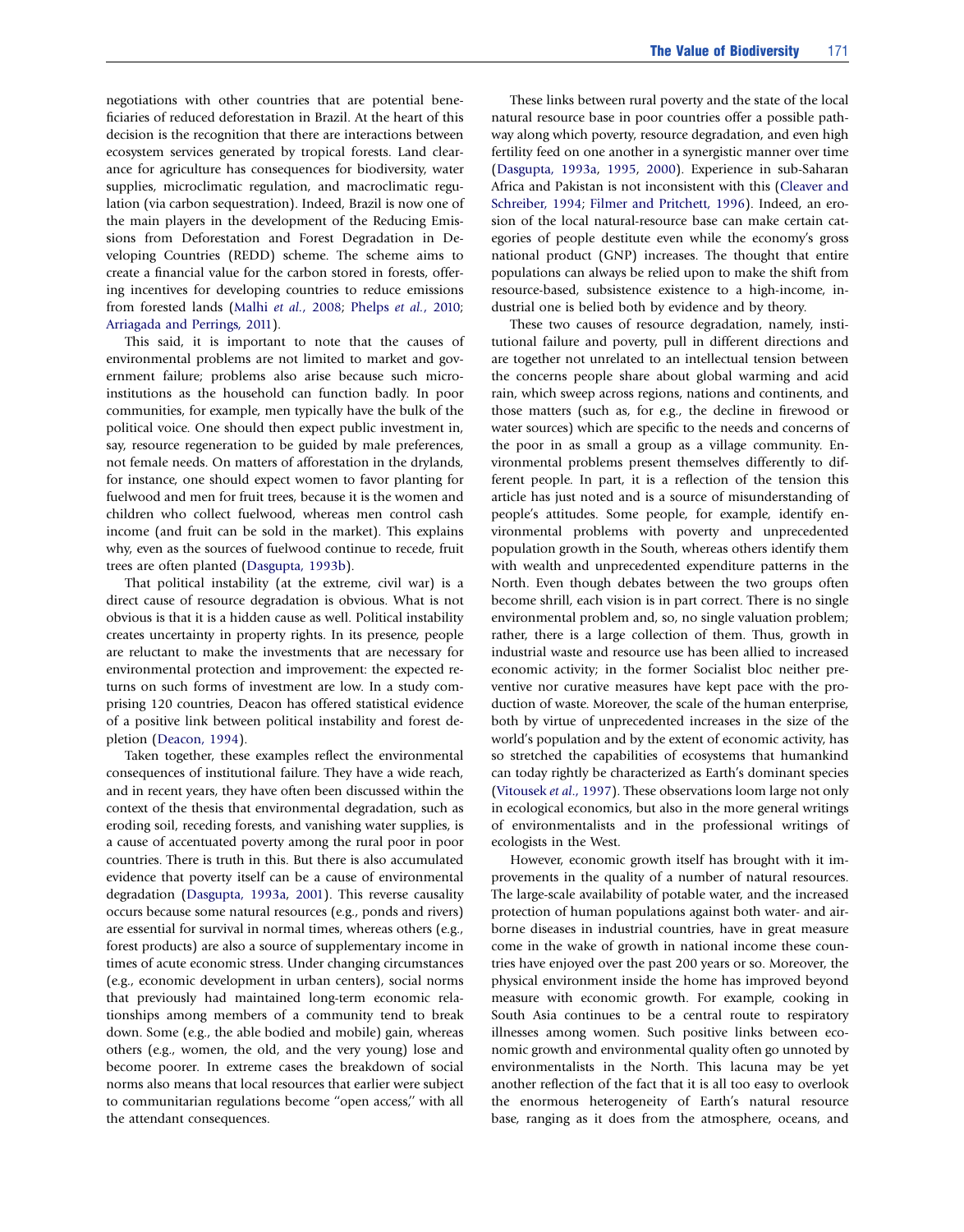landscapes to water holes, grazing fields, and sources of fuelwood. Both this heterogeneity and the diversity of the human condition across the globe constantly need to be kept in mind in discussions of the value of biodiversity in different locations.

## Valuing Resources and Evaluating Projects

Since institutional failures abound in human dealings with Earth, the commercial profitability of economic activities, say, of investment projects (projects for short), is frequently not an adequate measure of their social worth. So recourse should be taken to social cost–benefit analysis, the purpose of which is to estimate the impact of projects on human well-being, now and in the future. Notice that, if undertaken, a project would be a perturbation to the economy. So, for example, a project consisting of the construction of a dam would be a perturbation to an economy without the dam. The economic forecast sans the project can be thought of as the *status quo*.

Analyzing the consequences of a project would involve estimating the need for labor, intermediate products, raw materials, and output, as well as predicting the ecological effects of the project. These consequences need to be specified for each future period (see [Discontinuous Value Functions](#page-8-0) for a formalization). Since there is never sufficient knowledge to make precise estimates of the consequences, project evaluators should quantify estimates of the uncertainties, preferably in terms of probabilities. This means that, in general, project designers ought to model the integrated ecological and economic system. Unhappily, in practice this is infrequently done.

To arrive at a good estimate of a project's social benefits and costs, one should in principle value each and every commodity involved in it. The procedure devised by economists is to select some readily measurable bundle of goods ordinarily consumed and to define the ''value'' of any other commodity as the amount of the bundle society would be willing to give up for it. This is a workable way for estimating the commodity's accounting price. The net social benefit of a project in any given period of its life is obtained by multiplying the project's inputs and outputs in that period by their corresponding accounting prices and adding them (outputs of "goods" are taken to be positive; output of "bads" and inputs are taken to be negative). Using a suitable discount rate (often called the social discount rate), the net social benefits yielded by a project in each period are added. Projects that yield a positive present discounted value of net social benefits are recommended for acceptance; those that yield a negative present discounted value of net social benefits are rejected. The theory of social cost-benefit analysis has been developed by economists over the past 50 years, and is now, to all intents and purposes, complete ([Dasgupta](#page-11-0) et al., 1972; [Little and](#page-12-0) [Mirrlees, 1974;](#page-12-0) Dasgupta and Mäler, 2000). Daily et al[. \(1999\)](#page-11-0) provides a nontechnical account of the role of social cost–benefit analysis in environmental management.

A prior exercise (i.e., prior to conducting social cost–benefit analysis) is to estimate accounting prices. A great deal of work in ecological economics has been directed at discovering methods for estimating accounting prices of natural resources.

It is as well to remember that the kinds of resources this article mentions are on occasion of direct use in consumption (as with fisheries), on occasion indirectly, as inputs in production (as with plankton, which serves as food for fish), and sometimes in both (as with drinking and irrigation water). The value may be utilitarian (e.g., as a source of food, or as a keystone species), it may be esthetic (e.g., a shoreline), or it may be intrinsic; indeed, it may be all these things.

Economists have devised various methods for estimating accounting prices. As would be expected, the prices of some natural resources are easier to estimate than those of others. There are now standard techniques for determining the accounting prices of irrigation water, fisheries, timber, and agricultural soil ([Anderson, 1987;](#page-11-0) [Repetto](#page-12-0) et al., 1989; [Solor](#page-12-0)zano et al[., 1991](#page-12-0); [Vincent and Ali, 1997\)](#page-12-0). They involve estimating the resource's use-value. For example, the value of a piece of agricultural land would be the present discounted value of the flow of net profits it is expected to generate from cultivation, minus the environmental damage caused by the pesticides and herbicides to be used. Such an approach can be also used for estimating losses associated with water logging and overgrazing. Reductions in air- or water-borne pollution can be valued in terms of improvements in health (e.g., reductions in the number of days people would be expected to be ill; see, e.g., ([World Bank, 1992](#page-12-0))). Other techniques have been devised for valuing ''amenities,'' such as places of scenic beauty. One popular method involves asking people hypothetical questions concerning their willingness to pay for preserving the amenity (this is called the ''contingentvaluation method," or CVM, for short); another involves estimating from sample surveys the distribution of costs visitors from different locations have incurred to view the site (this is called the ''travel-cost method''). A third involves inferring how much people are willing to pay for enjoying the amenity (e.g., clean air) from the commercial value of land at sites that offer the amenity (this is called the ''hedonic price'' of land). (See [Mitchell and Carson, \(1989\) and Freeman \(2003\)](#page-12-0).) Good descriptions of these methods and their application to valuing ecosystem services can be found in [Freeman \(2003\).](#page-12-0)

Two things that complicate the valuation of biodiversity change are uncertainty in the future use-values of these resources and irreversibility when they are lost. The twin presence of uncertainty and irreversibility implies that preservation of the stock has a value in addition to its current use-value, namely, the value of extending society's set of future options. (For a review of the challenges posed by these two issues, see [Perrings and Brock \(2009](#page-12-0)).) Future options have an additional worth because with the passage of time, more information is expected to be forthcoming about the resource's use-value. This additional worth is often called an option value [\(Arrow](#page-11-0) [and Fisher, 1974;](#page-11-0) [Henry, 1974](#page-12-0); [Fisher and Hanemann, 1986](#page-12-0)). The accounting price of a resource is, at the very least, the sum of its direct use-value and its option value.

These techniques enable one to estimate the use-value of a given resource. As it happens, the resource's accounting price may well exceed this. Why? The reason is that there may be additional values ''embodied'' in a species, an assemblage of species, or a landscape. This is sometimes captured in the idea that living resources have an ''intrinsic'' worth as living resources. It would be absurd to suppose that the value of a blue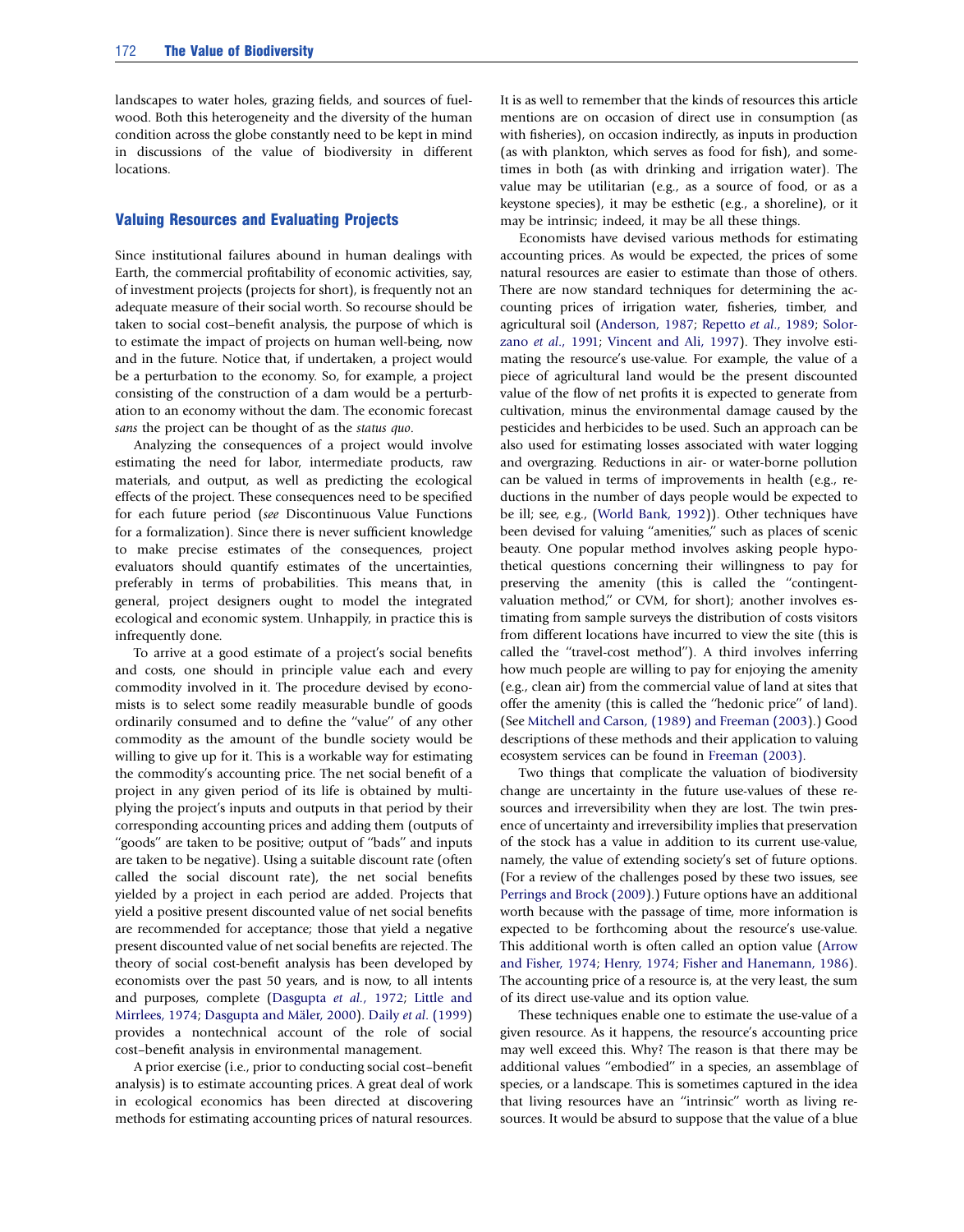whale is embodied entirely in its flesh and oil or that the value of game in Kenyan safari parks is simply the presentdiscounted value of the flow of tourists' willingness-to-pay to view them. The idea of intrinsic worth of living things is inherent not only in traditional religious systems of ethics but also in modern ethical theories. Economists tend to think of this as the nonuse value of resources. The question is not so much whether living creatures have nonuse value (intrinsic worth), but rather of ways of assessing this worth. Since it is very difficult to get a quantitative handle on intrinsic worth, the correct thing to do may often be to take note of it, keep an eye on it, and call attention to it in public debate if the stock is threatened with destruction.

It can be concluded that the social worth of natural resources can be decomposed into three parts: their use value, their option value, and their nonuse value. The components appear in different proportions, depending on the resource. For example, oil and natural gas would not be thought to have very low nonuse value relative to their use value. In contrast, endangered primates would be thought to have very limited use value relative to their nonuse value. And so on.

For both use and nonuse values, wherever species are identified in the functions that describe ecosystem processes and functions, one can also identify their marginal impact on the output of things people care about. The marginal value of an incremental change in the abundance of any species derives from the value of the services it yields. Derivation of that value requires specification of the functions that connect species to directly valued goods or services [\(Barbier, 2007\)](#page-11-0) or that connect ecosystems and the services they produce [\(Barbier, 2008\)](#page-11-0). Whether one uses market prices or revealed or stated preference methods to obtain an estimate of willingness to pay for the directly valued goods or services is more or less irrelevant. What is important is that some form of ''production function'' approach is needed to estimate the value of a marginal change in the biodiversity that supports the directly valued good or service. A good example of the combination of methods is [Allen and Loomis, \(2006](#page-11-0)). They combine willingness-to-pay estimates obtained using stated preference methods for the conservation of directly valued higher-trophic-level species with ecological data on trophic relationships to derive estimates of implicit willingness to pay for the conservation of species lower down the food chain.

It is as well to emphasize that the purpose of estimating environmental accounting prices is not to value the entire environment; rather, it is to evaluate the benefits and costs associated with changes made to the environment due to human activities. Prices, whether actual or accounting, have significance only when there are potential exchanges from which choices have to be made (e.g., when one has to choose among alternative investment projects). Thus, the statement that a particular act of investment can be expected to degrade the environment by, say, 1 million dollars annually has meaning, because it says, among other things, that if the investment were not to be undertaken, humanity would enjoy an additional 1 million dollars of annual benefits in the form of environmental services. The statement also has operational significance: the estimate could (and should) be used for calculating the rate of return attributable to the investment in question.

### Biodiversity: Necessity or Luxury?

The starting point is that the value of biodiversity derives from its role in the production of things that people care about. This extends from clean water, through the production of foods, fuels, fibers, and pharmaceuticals, all the way to the spiritual, cultural, or scientific value of intact ecosystems or totemic species. It follows that the value people implicitly place on biodiversity change depends on the value of the ecosystem services they want. For those who are most directly threatened by pests or diseases, the most important consideration may be pest or pathogen elimination. For those engaged in the production of foods, fuels, or fibers, the most important consideration may be the elimination of crop predators (e.g., insect pests), competitors (e.g., weed species), and diseases (e.g., blights and rusts). For those engaged in conservation or ecotourism the most important consideration may be the preservation of native species and the elimination of exotic species. For those engaged in managing the impacts of trade or travel, the most important consideration might be preventing movement of potentially invasive plants, insects, or diseases. Since the services that people care about are likely to differ depending on geographical location, culture, income, and so on, the value they attach to changes in biodiversity is also likely to differ. And since many services are increased by focusing on a relatively small number of species, people may be expected to put a positive value on reducing species richness as often as they put a positive value on enhancing it.

This helps putting into perspective the common view that the rich value biodiversity more than the poor: that biodiversity conservation is a ''luxury'' good. The natural resource base is far from being a luxury. As the source of a multitude of ecosystem services necessary to the lives and livelihoods of the majority of people on the planet, the natural-resource base is a necessity. The way that the poorest of people depend on the resource base may differ from the way that the rich do so, but both do depend on it. (The way that the poor depend on the resource base is explored in greater detail in [Dasgupta \(2001,](#page-11-0) [1993a\)](#page-11-0) and Dasgupta and Mäler (1997).

This perspective, of viewing natural resources as luxuries, first found expression in [World Bank \(1992\)](#page-12-0), where it was suggested that there is an empirical relationship between gross domestic product (GDP) per head and concentrations of industrial pollutants. Based on the historical experience of OECD countries, it was argued in the document that when GDP per head is low, concentrations of atmospheric pollutants (e.g., sulfur dioxide  $(SO<sub>2</sub>)$ ) increase as GDP per head increases, but when GDP per head is high, concentrations decrease as GDP per head increases further. In short, it was found that the functional relationship between GDP per head and concentrations of industrial pollutants has an inverted-U shape ([Figure 1](#page-7-0)). Among economists this relationship has been christened the ''environmental Kuznets curve.'' (It is a misnomer. The original Kuznets curve, which was an inverted U, related income inequality to real national income per head on the basis of historical cross-country evidence.)

Panayotou had reported the inverted-U shape in crosscountry data on GDP per head and deforestation and emissions of  $SO_2$ , nitrogen oxides (NO<sub>x</sub>), and particulate matters ([Panayotou, 1992](#page-12-0)). The logic underlying the environmental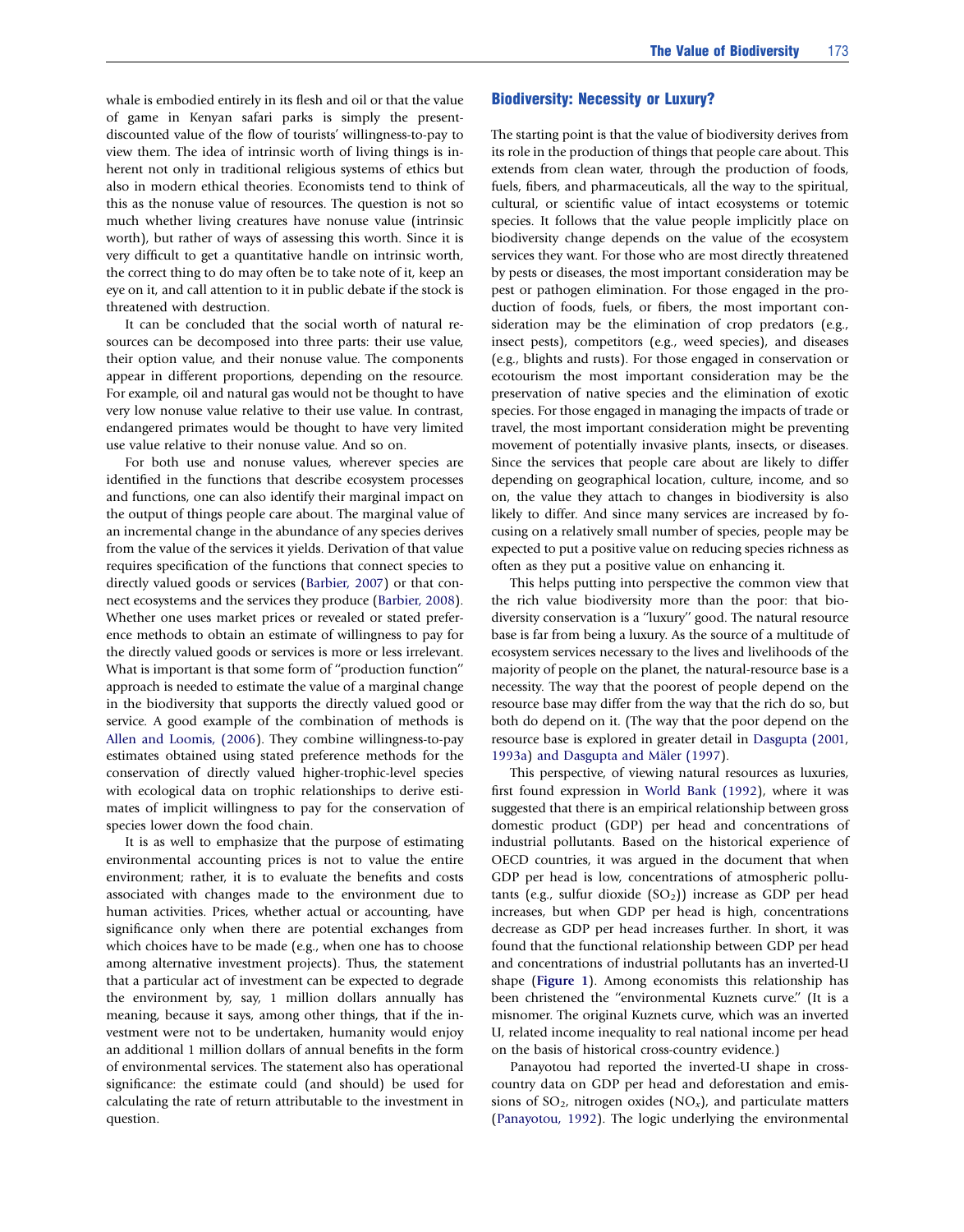<span id="page-7-0"></span>

Figure 1 Urban concentrations of sulfur dioxide. Reprinted from figure 4 in World Development Report (1992), with permission from World Bank.

Kuznets curve is that resource degradation is reversible: degrade all you want now, you can always recover the stock later, because Earth can be relied upon to rejuvenate it. It is known, however, that this presumption does not apply to biodiversity loss. The presence of ecological thresholds implies that damage to ecosystems can be irreversible. As an overarching metaphor for ''trade-offs'' between manufactured wealth and resource degradation, the environmental Kuznets curve has to be rejected. (For more extensive discussions of the environmental Kuznets curve, see Arrow et al[. \(1995\),](#page-11-0) and the responses it elicited in symposia built round the article in Ecological Economics, 1995, 15(1); Ecological Applications, 1996, 6(1); and Environment and Development Economics, 1996, 1(1); and see the special issue of Environment and Development, 1997, 2(4).)

The relation between income and biodiversity loss has been approached in three ways in this literature. In one approach, deforestation has been used as a proxy for biodiversity loss (using the species area relationship to explain the link between changes in forest area and biodiversity loss). The evidence for any well-defined relation between income and biodiversity loss using this metric is extremely weak ([Dietz and](#page-11-0) [Adger, 2003](#page-11-0); [Mills and Waite, 2009](#page-12-0)). A second approach uses the National Biodiversity Risk Assessment Index (NABRAI) developed by Reyers et al[. \(1998\)](#page-12-0). This too has failed to find evidence for a statistically significant relation between biodiversity loss and income [\(Mozumder](#page-12-0) et al., 2006). A third approach has focused on the direct measures of threat contained in the IUCN's Red List, and finds a statistically significant relation between the natural log of per capita income and the number of threatened species that is linear in the case of plants; ''U'' shaped in the case of amphibians, reptiles, fishes and invertebrates, and inverted ''U'' shaped in the case of birds ([Naidoo and Adamowicz, 2001\)](#page-12-0). More recently, Perrings and Halkos have reconsidered this latter approach using the most recent IUCN data. Controlling for climate, population density and protected areas, they find a strongly quadratic relation between per capita Gross National Income and the number of threatened species. They conclude that the interest people have in the abundance of other species is indeed sensitive to income. In poor countries where agriculture is expanding most rapidly at the extensive margin (by bringing new land into cultivation), people have a direct interest in habitat conversion, and in the elimination of weeds, pests and predators. They may also have an interest in conserving their biological heritage, and many poor countries have committed

a significant share of their total land area as protected areas, but their willingness to pay for conservation is strictly limited by their income – their ability to pay ([Perrings and Halkos,](#page-12-0) [2010\)](#page-12-0).

#### Substitution Possibilities

This section and the following one are based on [Dasgupta](#page-11-0) et al[. \(2000a](#page-11-0), [b](#page-11-0)) [and Dasgupta and Maler \(2004\)](#page-11-0). In fact the belief that constraints arising from resource depletion can be overcome as countries become wealthier in terms of their manufactured- and human-capital assets is frequently based on a subtler thought than the one that underlies the environmental Kuznets curve. The belief is based on possibilities of substitution.

Resource constraints facing an economy can be eased by four types of substitution. First, there can be substitution of one thing for another in consumption (nylon and rayon cloth substituting for cotton and wool, pulses substituting for meat, and so forth). Second, manufactured capital can substitute for labor and natural resources in production (the wheel and double-glazing are two extreme examples). Third, novel production techniques can substitute for old ones. For example, the discovery of effective ways to replace the piston by the steam turbine (i.e., converting from reciprocating to rotary motion) was introduced into power plants and ships a little more than a hundred years ago. The innovation was an enormous energy saver in engines. Fourth, and for this article most importantly, natural resources themselves can substitute for one another. This involves the thought that, as each resource (e.g., each species) is depleted, there are close substitutes lying in wait, either at the same site or elsewhere. If this were true, then even as constraints increasingly bite on any one resource base, humanity would be able move to other resource bases, either at the same site or elsewhere. The enormous additions to the sources of industrial energy that have been realized (successively human and animal power, wind, timber, coal, oil and natural gas, and most recently, nuclear) are a prime historical illustration of this possibility. (But these shifts have not been without unanticipated collective costs. Global warming, associated with the burning of fossil fuels (an ''externality''), did not feature in economic computations in earlier decades. (See [Dasgupta \(1993b\)](#page-11-0) for a less coarse partition of substitution possibilities than the fourway classification.)

Humans have been ''substituting'' one thing for another since time immemorial. Even the conversion of forests into agricultural land in England in the middle ages was a form of substitution: large ecosystems were transformed to produce more food. However, the pace and scale of substitution in recent centuries have been unprecedented. Landes has argued that substitution made the Industrial Revolution in England in the eighteenth century [\(Landes, 1998](#page-12-0)). The extraordinary economic progress experienced in Western Europe and North America since then (during the past two centuries GDP per head in Western Europe has increased some twelve-fold), and in East Asia more recently, has also been a consequence of substitution. Spatial dispersion of ecosystems has enabled this to happen. The ecological transformation of rural England in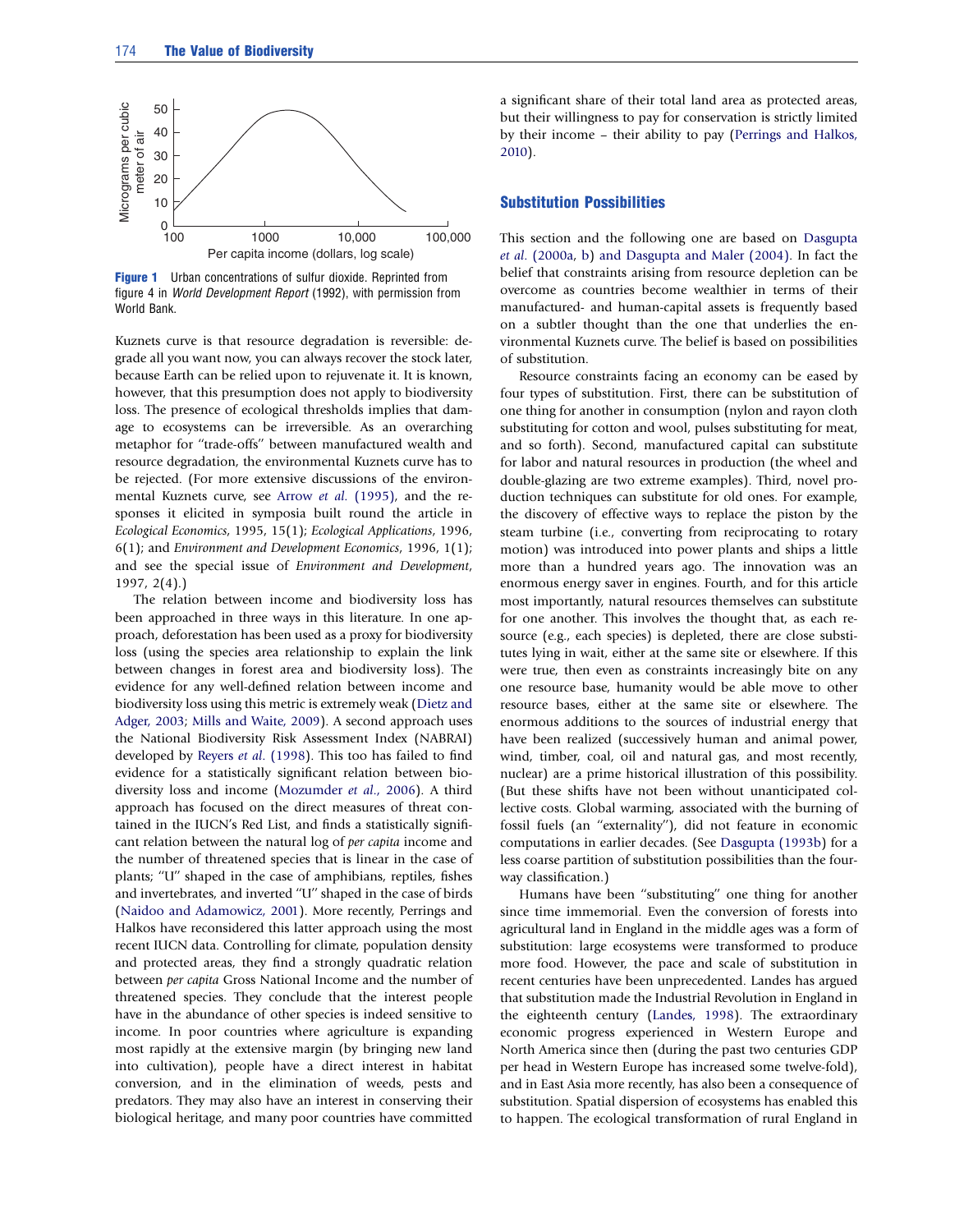<span id="page-8-0"></span>the middle ages presumably reduced the nation's biodiversity, but it increased income without any direct effect on global productivity.

But that was then and this article discusses the here and now. A question currently much debated is whether it is possible for the scale of human activity to be increased substantially beyond what it is today, without placing undue stress on the major ecosystems that remain. In any event, the cost of substituting manufactured capital for natural resources can be high. Low-cost substitutes could turn out to be not so low cost if accounting prices were used in the costing, not market prices. Even when accounting prices are not used, degrading natural capital and substituting it with manufactured capital can be uneconomic. Studies of the well-known Catskill Watershed ecosystem in New York State demonstrated the overwhelming economic advantages of conservation of the watershed over construction of water-purification plants. Chichilnisky and Heal, for example, showed that independent of the other services the Catskill Watershed provides, and ignoring the annual running costs of 300 million US dollars for a filtration plant, the capital costs alone showed a more than six-fold advantage for investing in the natural-capital base ([Chichilnisky and Heal, 1998](#page-11-0)).

Degradation of a natural-resource base (e.g., destruction of native populations of flora and fauna) not only affects the volume and quality of ecosystem services the base provides, but it also challenges the system's resilience, which is its capacity to absorb disturbances, or perturbations, without undergoing fundamental changes in its functional characteristics. The way to interpret an ecosystem's loss of resilience is to view it as having moved to a new stability domain, which is another way of saying that the system, having crossed a ''threshold,'' has been captured by a different attractor ([Levin](#page-12-0) et al.[, 1998](#page-12-0); [Levin, 1999;](#page-12-0) Brock et al.[, 1999\)](#page-11-0). Sudden changes in the character of shallow lakes (e.g., from clear to eutrophied water), owing to increases in the input of nutrients ([Scheffer](#page-12-0) [and Carpenter, 2003\)](#page-12-0) and the transformation of grasslands into shrublands, consequent upon nonadaptive cattlemanagement practices [\(Perrings and Walker, 2004](#page-12-0)) provide two examples. Human societies have on occasions been unable to avoid suffering from unexpected flips in their local ecosystems because of this.

In particular ecosystems, biodiversity has been shown to be key to ecosystem resilience. However, even today it is a popular belief that the utilitarian value of biodiversity is located mainly in the potential uses of genetic material (e.g., for pharmaceutical purposes), or in other words, that its social worth is almost wholly an option value. Preservation of biodiversity is seen as a way to hold a diverse portfolio of assets with uncertain payoff. But as other contributions to this Encyclopedia make clear, biodiversity, appropriately conceived, is essential for the maintenance of a wide variety of services on which humans depend for survival. This has the important corollary that to invoke the idea of substitutability among natural resources in order to play down the use value of biodiversity, as has often been done [\(Simon, 1981\)](#page-12-0), is a wrong intellectual move. The point is this: if an ecosystem's biodiversity is necessary for it to be able to continue providing humans with its services, the importance of that same biodiversity cannot be downplayed by the mere hope that for every species, there are substitute species lying in wait within that same ecosystem. In short, there is an inconsistency in this line of reasoning. Recall Ehrlich and Ehrlich's famous analogy relating species in an ecosystem to rivets in an airplane ([Ehr](#page-12-0)[lich and Ehrlich, 1981\)](#page-12-0). One by one, perhaps, species may disappear and may not be missed. Eventually, however, the cumulative effect of loss of biodiversity will lead to the crash of ecosystem functioning, just as the cumulative loss of redundant rivets will lead to the crash of an airplane.

#### Discontinuous Value Functions

How do discontinuities in the social worth of ecosystems affect valuation exercises and social cost-benefit analysis? To answer this, it helps to formalize.

Consider an ecosystem describable by N state variables, indexed by *i* and *j*  $(i, j = 1, 2, ..., N)$ . For concreteness, one may think of each state variable as reflecting the population size of a particular species. (As noted in the [section Biological Re](#page-0-0)[sources and Biodiversity,](#page-0-0) problems of environmental pollution can be formulated in a similar manner.) Denote time by  $t$  ( $\geq$ 0) and let  $S_{it}$  be the population size of *i* at *t*. Time is taken to be a continuous variable. Imagine, therefore, that the dynamics of the ecosystem can be described by a system of (nonlinear) differential equations. For expositional ease, one can assume for the moment that the system is deterministic.

Let the net reproduction rate of i at t be  $F_{it}$ . Since the ecosystem is coupled,  $F_{it}$  is a function of the stocks at t. This can be written as  $F_{it}(S_{1t}, S_{2t}, ..., S_{Nt})$ , for  $i=1, 2, ..., N$ . It is assumed that ecologists have estimated these functions. Assume next that the ecosystem dynamics are autonomous. This means that  $F_{it}$  is not an explicit function of t. So drop the subscript t from  $F_{it}$  and write the function as  $F_i(S_{1t}, S_{2t}, ..., S_{Nt})$ . In all the familiar applications of this framework with which we are familiar,  $F_i$  is taken to be a differentiable function. Assume this.

The analysis begins at  $t=0$  (the "present"). Denote by  $X_{it}$ the rate at which species  $i$  is harvested at time  $t$ . Now imagine that economists have studied the human–ecosystem interactions in question. They have enquired into the structure of property rights, demand conditions, government policies, and so forth. On the basis of this they have concluded that harvests are based on an implicit policy, in that they are time autonomous and are functions solely of stocks. So one may write  $X_{it} = X_i (S_{1t}, S_{2t}, \ldots, S_{Nt})$ . Assume that  $X_i$  is piece-wise continuous and possesses right- and left-partial derivatives everywhere. This is a technical assumption and a good one. For example, optimal policy functions for those ecosystem management problems that have been studied have been found to possess this property [\(Skiba, 1978](#page-12-0); Brock et al[., 1999\)](#page-11-0). Moreover, actual harvest rates have frequently been known to be approximately constant over time. So both sets of example satisfy the assumption. (Actual harvest rates frequently display time trends, say, because population and income grow. Time trends in  $X_{it}$  would render the system of eqn [1] nonautonomous. This article restricts the discussion to autonomous systems because it is understood that the mathematics of autonomous system is better than that of nonautonomus ones. But experience with simple nonautonomous systems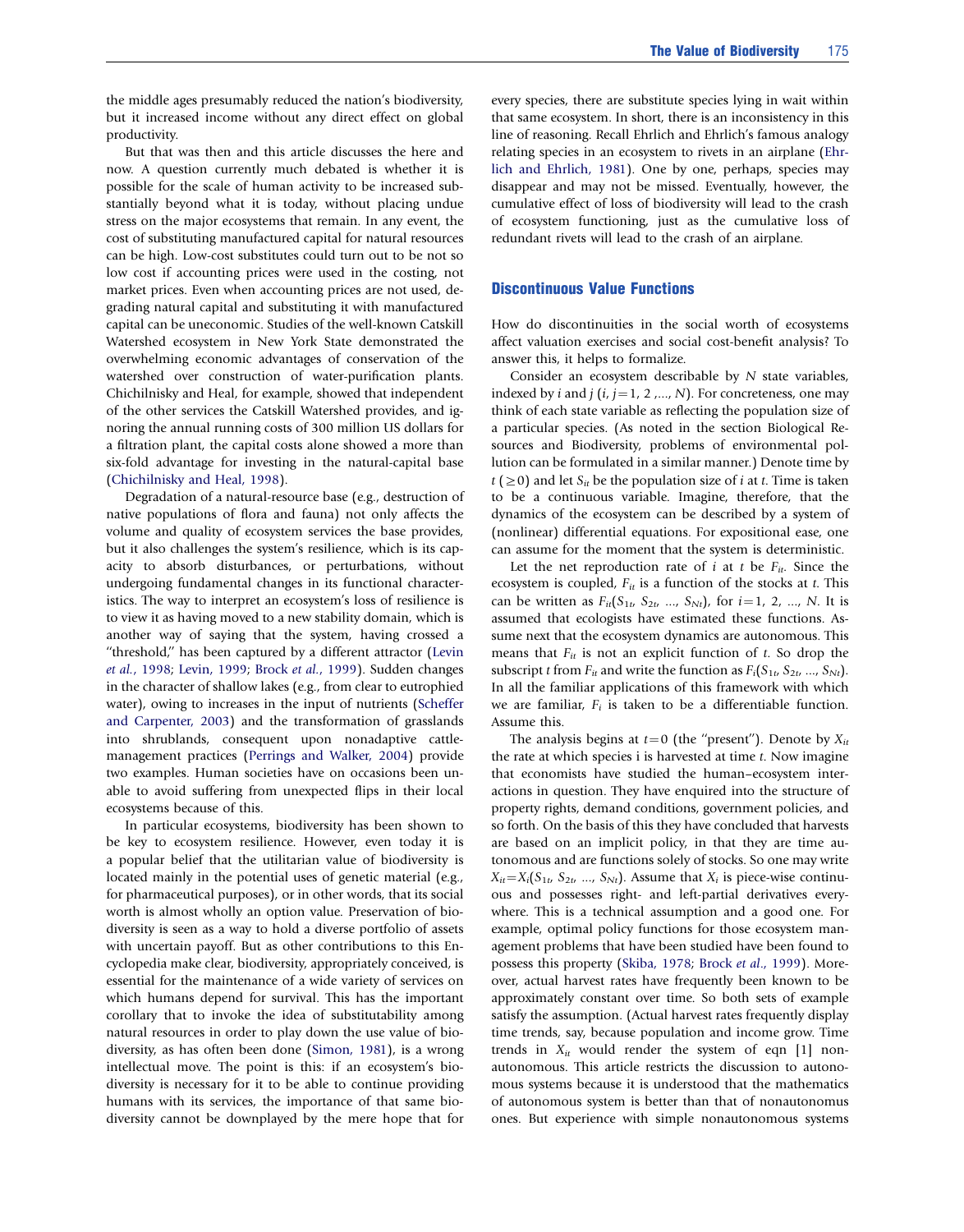suggests that the arguments offered next cover them as well.) No doubt some of the  $X_{it}$ s would be zero. For example, it could be that only one species in the ecosystem is ever harvested (because, say, it is the only one that has economic worth). One should think of  $X_{it}$  as a forecast. It should be stressed that  $X_i(S_{1t}, S_{2t}, ..., S_{Nt})$  is not necessarily a socially optimal harvest-policy function. It can be an actual policy function within an imperfect institution (e.g., the ecosystem could be one to which there is free access).

The rate of increase of  $S_{it}$  is the difference between  $F_i$  and  $X_{it}$ . Therefore, given the economists' forecast for  $X_{it}$ , mathematicians would be able to forecast  $S_{it}$  by solving the "coupled'' system of differential equations:

$$
dS_{it}/dt = F_i(S_{1t}, S_{2t},..., S_{Nt}) - X_i(S_{1t}, S_{2t},..., S_{Nt}), \text{ for all } i \quad [1]
$$

For simplicity of exposition, assume that the social worth of the ecosystem is autonomous in time. Then express that worth by a scalar V. Since V would be a function of the stocks, and may be written as  $V(S_{1t}, S_{2t}, ..., S_{Nt})$ . *V* is the value at t of the entire ecosystem. It is the maximum amount society should be "willing to pay" at  $t$  for the ecosystem's survival if the stocks of the N resources were  $S_{1t}$ ,  $S_{2t}$ , ..., and  $S_{Nt}$ , respectively. Any alternative use of the site (e.g., conversion into an urban center) would have to be worth at least V if the alternative were to be acceptable. The form of V would depend on the availability of substitutes for those species that are harvested. Again, to keep the mathematical notation from getting out of hand, assume that there are no substitutes available at low cost from outside the ecosystem (e.g., because the community doing the harvesting is not near other sources of livelihood). From eqn [1] it is possible to use the forecast on harvest rates to determine forecasts on stocks. This in turn makes it possible to forecast the time path of V.

At one level the valuation problem is now "solved":  $V(S_{1t})$  $S_{2t}$ , ...,  $S_{Nt}$ ) would be the value of the ecosystem at t. It would be the social worth of the ecosystem at  $t$ . The problem is that  $V$ is typically a nonlinear function, which means that it is hugely difficult to estimate. The task of valuing ecosystems would be made much easier if recourse were taken to estimating accounting prices. The advantage would be this: since accounting prices reflect the social worth of marginal units of the various populations, one could use such prices to construct a linear index of the ecosystem's value. This article turns to this discussion.

Assume for the moment that V is differentiable everywhere. Let  $P_{it}$  be the accounting price of *i* at *t*. From the discussion in the [section Institutional Failures and Poverty: Global versus](#page-3-0) [Local Environmental Problems](#page-3-0) and from the assumption that no substitute resources are near in hand for the human community in question, it is known that (if substitutes were available,  $P_{it}$  would be the minimum of  $\partial V/\partial S_{it}$  and the accounting price of the substitute. It is better to avoid such complications here.)

$$
P_{it} \alpha \partial V / \partial S_{it}, \quad \text{for all } i \text{ and all } t \tag{2}
$$

At time t, the value of species i would be  $P_{it}S_{it}$ . It follows that the value of the ecosystem itself would be  $C_iP_{it}S_{it}$ . Notice that this is a linear function of stocks, the weights being accounting prices.

In the [section Institutional Failures and Poverty: Global](#page-3-0) [versus Local Environmental Problems](#page-3-0) it is noted that a ''project" can be thought of as a perturbation of the forecast  $X_{it}$ . So a project can be denoted as  $(\otimes X_{1t} \otimes X_{1t}, \otimes X_{2t}, ..., \otimes X_{Nt})$ , for  $t \geq 0$ . ( $\otimes$  denotes an operator signifying "small difference".) (Note that for all i and all t,  $\Delta X_{it} = \sum_i [\partial X_i/\partial S_{it}] [dS_{it}]$  $dt$ [ $\Delta t$ .) Some of the  $\otimes X_{it}$ s would be zero. Nevertheless, the project would be expected to perturb future stocks of all the resources, since this is what a strongly coupled ecosystem would be expected to display.

Let r be the social rate of discount and let  $C_{it}$  be the unit cost of harvesting i at t.  $(C_{it}$  could depend on stock sizes at t. For example, the unit cost of fishing depends not only on the technology available for fishing and the price of fishing equipment, but also on the stock in the fishery: the larger the stock, the smaller the unit cost.) It follows that the present discounted value of the flow of net social benefits from the project is:

$$
\int_0^\infty e^{-rt} [\mathbb{O}_i(P_{it} - C_{it}) \otimes X_{it}] dt \qquad [3]
$$

If expression [3] is positive, the project should be accepted; if it is negative, the project should be rejected.

It can be argued that projects, as it has been defined here, are merely ''small'' perturbations, whereas redirecting economic activity so as to avoid damaging an ecosystem irrevocably could involve drastic change. But it should be noted that one way to conceptualize a ''large'' perturbation is to regard it as the sum of a large number of small perturbations. A large perturbation (i.e., a large project) could then be evaluated by repeated use of expression [3].

However, if this route is not adopted, social cost–benefit analysis of large projects requires the project evaluator to estimate the large changes in V consequent upon the adoption of large changes in economic policy. Accounting prices, reflecting as they do the social worth of marginal units of the various resources (expression [2]), would then not suffice: the evaluator would need to integrate over the marginal units so as to estimate ''consumer surpluses,'' to use a term familiar in economics.

So far, so good. But there is a problem with the account: it is unreasonable to assume that  $V$  is differentiable, even continuous, everywhere. Ecosystems are nonlinear systems (eqn  $[1]$ ). So even if it were reasonable to suppose that V is differentiable everywhere else, it would be wrong to suppose that it is even continuous at loci of points separating different basins of attraction (i.e., at separatrices). (An important early contribution, showed via an example that if harvest functions are optimal, V is continuous even at points where harvests are discontinuous. This means that accounting prices are not uniquely specified at such points ([Skiba, 1978](#page-12-0)). However, V can be shown to possess right- and left-partial derivatives there. So, accounting prices can be used for evaluation purposes, even though they are not uniquely given at every point on the space of resource stocks.)

But if the  $X_i$  are not optimal, V can be discontinuous at points on a separatrix. This causes problems, because accounting prices cannot even be defined at such points. Let the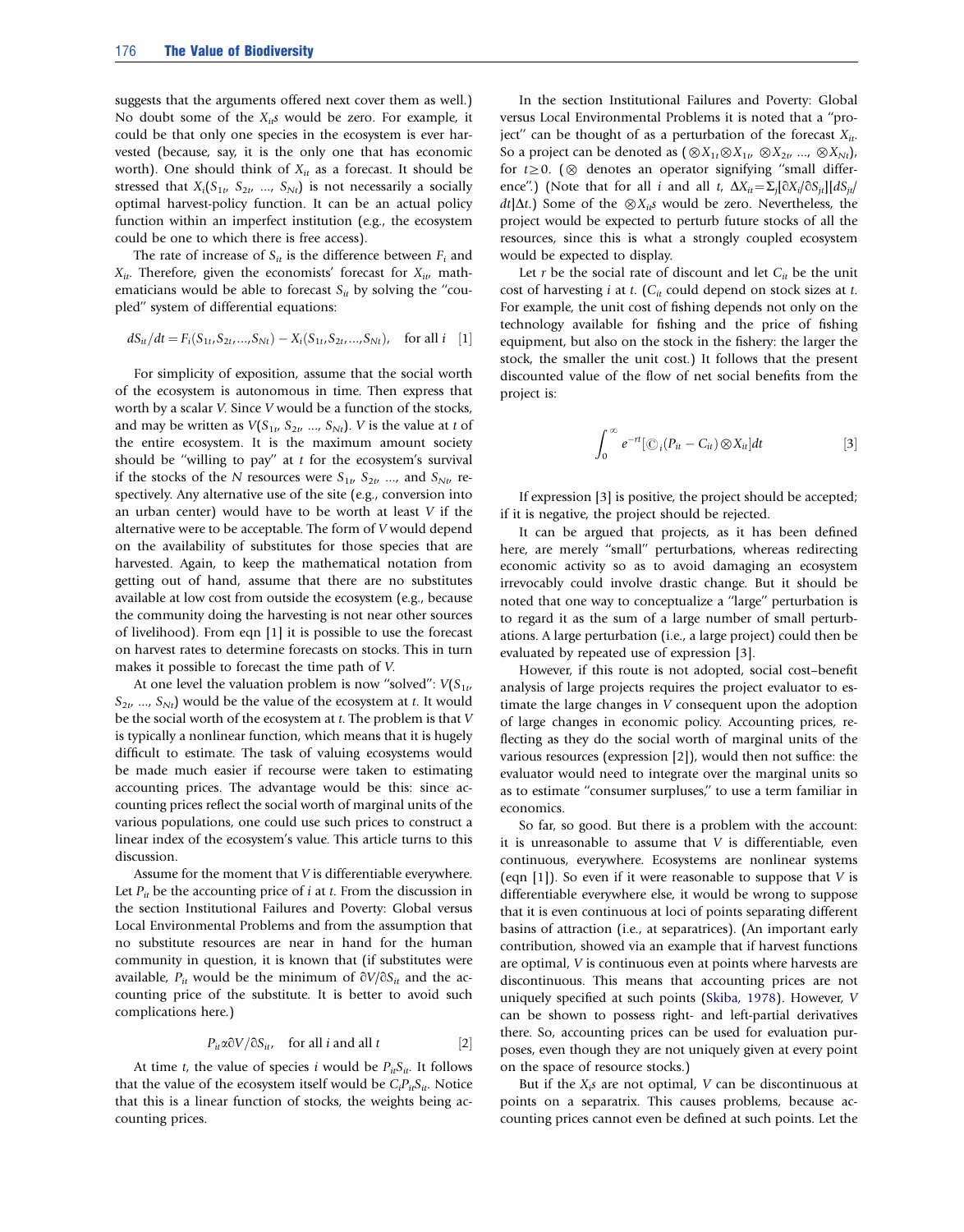

**Figure 2** Nonlinear model depicting value of species in relation to function of the stock, where the ecosystem comprises a single species.

implications of this for biodiversity valuation and social costbenefit analysis be studied.

Experience with nonlinear models of ecosystems tells that, under the assumptions made here, there could be at most a countable number of separatrices. This is fortunate, because it means that points on the stock space that are ''troublesome'' are nongeneric. So assume this. In Figure 2 the matter is illustrated in the context of an ecosystem comprising a single species. The figure depicts the case where the separatrix is a single point, S<sup>\*</sup>, reflecting a threshold. For example, it could be that, under the harvesting policy  $X(S)$ , the species would become extinct if its population were below  $S^*$ , but would be harvested in a sustainable manner if the population more than  $S^*$ . So stocks to the right and left of  $S^*$  represent different basins of attraction. Reasonably enough, Figure 2 depicts a case where the value of the species,  $V(S)$ , is an increasing function of the stock. It is assumed to be continuous (indeed, differentiable) everywhere except at S<sup>\*</sup>, where it jumps (an irrevocably dying population being a lot less valuable than a sustainable one). Of course, the location of  $S^*$  depends on  $X(S)$ : change the harvesting policy slightly, and  $S^*$  will shift slightly. The influence of  $X(S)$  on  $S^*$  is something that has to be estimated if ecologists and economists are to offer policy advice.

Now, except by fluke the stock at  $t=0$  would be different from  $S^*$ . So then assume it is different. If the project is sufficiently small, the account of social cost–benefit analysis discussed earlier remains valid: the system would not cross into a different basin of attraction. But a good theory should be extendable to fluke cases. Moreover, actual projects are frequently not ''small,'' so acceptance of a project or its rejection could mean that the ecosystem is eventually in one basin of attraction rather than in another. How can this theory be extended the theory to handle the possibility that the ecosystem crosses into a different basin of attraction? In particular, is the repeated use of expression [3] a feasible means of evaluating projects?

It is as well to be clear where the problem lies if one were to try using expression [3]. The problem lies in that an accounting price cannot be defined at S . This means that a project that involves the stock passing through  $S^*$  cannot be evaluated by means of a linear index of social profitability. The height of the jump would have to be estimated and put to use in social cost–benefit analysis. Ecologists and economists would have to combine their expertise to locate  $S^*$  and identify the functional form of  $V(S)$ , both on the right and on the left of S . Estimate the height of the jump involves measuring ''consumer surpluses'', a point noted earlier. In short, at least one small project in the series of small projects that add up to the large project in question would not be assessable by means of expression [3]. This makes for difficulties.

Having noted this, there is a way to avoid the problem. The authors have been studying deterministic systems. Introducing uncertainty about the location of  $S^*$  can help matters by smoothing the value function. To see how, imagine that  $V(S)$ represents the expected value of the resource's social worth at S. If the location of  $S^*$  were a smooth probability distribution, V(S) would be a continuous, even a differentiable function. In this case an accounting price of the resource would be definable at all  $S(S^*)$  being a smooth random variable). A linear index of the social profitability of projects could then be constructed. The methods of social cost-benefit analysis outlined earlier would remain valid.

It is not often that introducing realism simplifies analysis. Valuing biodiversity would seem to be an exception.

# **Conclusions**

The US National Academy of Science described the fundamental challenge in valuing ecosystem services as ''providing an explicit description and adequate assessment of the links between the structure and functions of natural systems, the benefits (i.e., goods and services) derived by humanity, and their subsequent values'' (Heal et al., 2005, p. 2). Despite the strides already taken in meeting this challenge, however, there are few economic studies of the value avoiding thresholds. Nor are there many studies of the value of the capacity of systems to keep functioning when subject to shocks or stresses. This is partly because there is still disagreement among ecologists of the role of biodiversity in maintaining either the stability or the resilience of ecosystems. At small scales an increase in species richness and the diversity of overlapping functional groups of species enhances the level of functional diversity, and hence both ecological stability ([Tilman](#page-12-0) et al., [2005\)](#page-12-0) and resilience. At larger scales, the evidence is less clear. However, it is likely that maintaining a portfolio of options in ecosystems does strengthen their capacity to respond to shocks and stresses in constructive and creative ways. There is certainly evidence for this is coupled social–ecological system. In agricultural systems, for example, greater crop diversity has been shown to reduce the variance of both agricultural yields and farm incomes [\(Di Falco, 2007\)](#page-11-0). Whereas the homogenization of agroecosystems has sometimes increased yields in the short run, it has often been at the cost of increasing variance in yields due to the increased vulnerability to pests and pathogens it brings. This in turn increases reliance on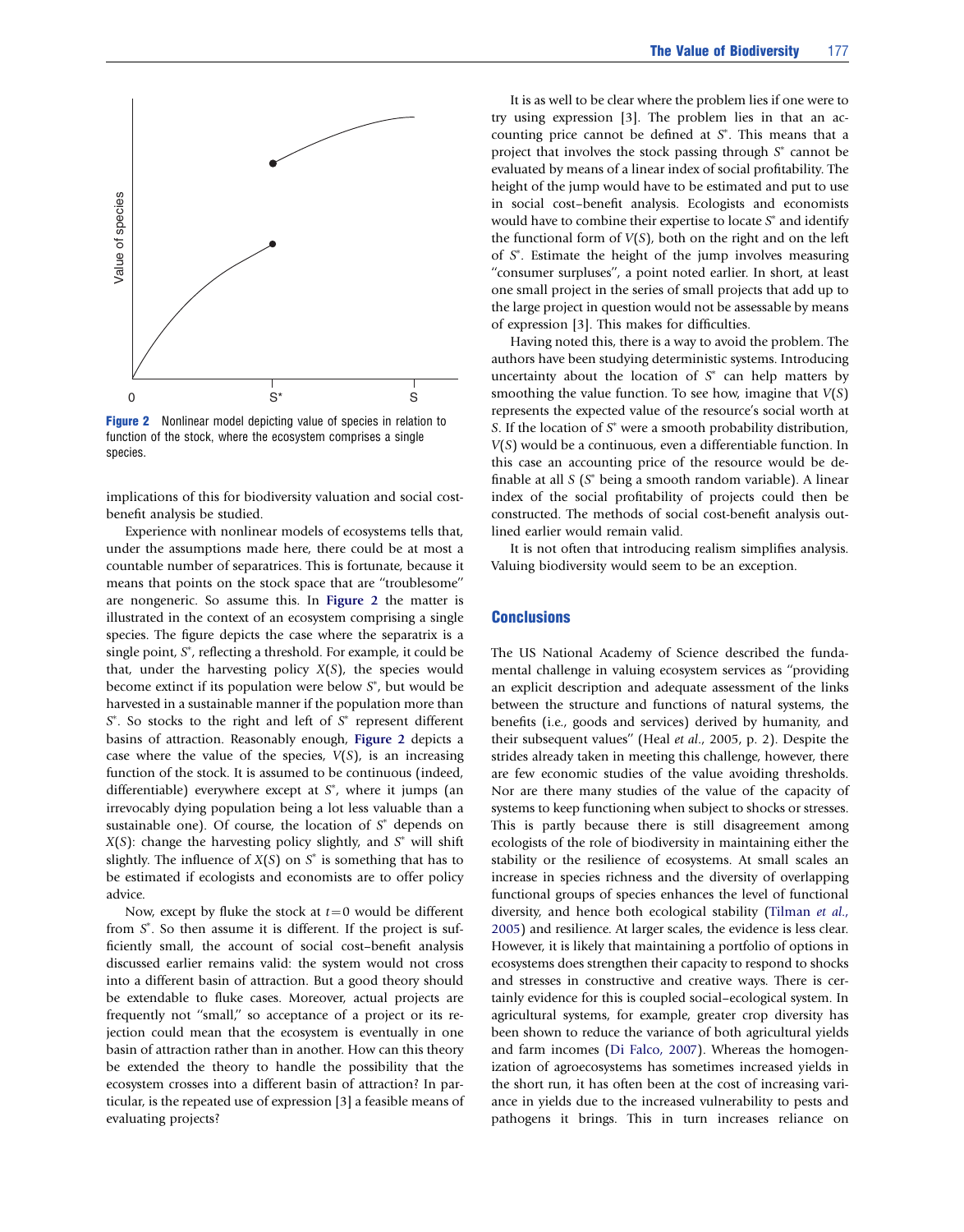<span id="page-11-0"></span>pesticides that are potentially damaging to both humans and other species. In this case, the value of biodiversity – at least the value of the portfolio of cultivated species in the system – is the value to society of keeping crop production risks within acceptable bounds.

The wider economic literature has tended to identify biodiversity with conservation, and sometimes even more narrowly with the preservation of endangered species. It has also tended identify biodiversity change with biodiversity loss. But the extirpation or extinction of endangered species, important though it is, is only one dimension of biodiversity change. Biodiversity change affects the functioning of ecosystems in ways that potentially affect a large array of interdependent ecosystem services. Actions designed to enhance one service frequently compromise other services. In very many cases the effect of biodiversity change is to alter the capacity of the system to function over a range of environmental conditions. So the effect may not be immediate. In fact it may not be felt for many years. The valuation of biodiversity requires that one understands how a change in the mix of species within some functional group affects human wellbeing at various spatial and temporal scales. It also requires that one understands which effects of biodiversity change are captured in market prices and which are not.

It is not always the case that biodiversity loss is bad. Many very important ecosystem services depend on the simplification of ecosystems, and that frequently means the extirpation of particular populations. Protecting people against the effects of disease means controlling pathogens, even to the point of driving them to the extinction in the case of smallpox and rinderpest. The economic problem of biodiversity change is not that ecosystems have been simplified; it is that many of the less direct consequences of simplification are not taken into account by those responsible. The indirect effects of simplification on other ecosystem services, on other people, or on other places are frequently ignored. Such externalities of biodiversity change frequently impose costs on those who either have no voice (future generations) or are least able to cope with the effects (the poorest among the present generation). That is the economic problem of biodiversity change.

#### References

- Allen BP and Loomis JB (2006) Deriving values for the ecological support function of wildlife: An indirect valuation approach. Ecological Economics 56: 49-57.
- Anderson D (1987) The Economics of Afforestation. Baltimore, MD: Johns Hopkins University Press.
- Arriagada R and Perrings C (2011) Paying for international environmental public goods. Ambio 40(7): 798–806.
- Arrow K, Bolin B, Costanza R, et al. (1995) Economic growth, carrying capacity, and the environment. Science 268: 520-521.
- Arrow KJ (1971) Political and Economic Evaluation of Social Effects of Externalities. In: Intriligator M (ed.) Frontiers of Quantitative Economics, vol. I., North Holland, Amsterdam.
- Arrow KJ, Cline WR, Mäler K-G, Munasinghe M, Squitieri R, and Stiglitz JE (1996) Intertemporal equity, discounting, and economic efficiency. In: Bruce JP, Lee H, and Haites EF (eds.) Climate Change 1995: Economic and Social Dimensions of Climate Change, Contribution of Working Group III to the Second Assessment Report of IPCC, the Intergovernmental Panel on Climate Change. Cambridge, UK: Cambridge University Press.
- Arrow KJ and Fisher A (1974) Environmental preservation, uncertainty and irreversibility. Quarterly Journal of Economics 88: 312–319.
- Barbier EB (2007) Valuing ecosystem services as productive inputs. Economic Policy 178–229.
- Barbier EB (2008) Ecosystems as natural assets. Foundations and Trends in Microeconomics 4: 611–681.
- Baumol WM and Oates W (1975) The Theory of Environmental Policy: Externalities, Public Outlays and the Quality of Life. Englewood Cliffs, NJ: Prentice-Hall.
- Binswanger H (1991) Brazilian policies that encourage deforestation in the Amazon. World Development 19: 821–829.
- Bohm P (1996) Environmental Taxation and the Double-Dividend: Fact or Fallacy?. London UK: University College. GEC Working Paper Series No. 96-01.
- Bovenberg AL and Goulder L (1996) Optimal environmental taxation in the presence of other taxes: general equilibrium analyses. American Economic Review 86: 766–788.
- Brock WA, Mäler K-G, and Perrings C (1999) The Economic Analysis of Non-linear Dynamic Systems. Stockholm, Sweden: Beijer International Institute of Ecological **Economics**
- Brock WA and Xepapadeas A (2002) Biodiversity management under uncertainty: species selection and harvesting rules. In: Kristrom B, Dasgupta P, and Lofgren K (eds.) Economic Theory for the Environment: Essays in Honour of Karl-Goran Maler, pp. 62–97. Cheltenham: Edward Elgar.
- Carraro C and Siniscalco D (1996) Environmental Fiscal Reform and Unemployment. Dordrecht, Netherlands: Kluwer.
- Chichilnisky G and Heal G (1998) Economic returns from the biosphere. Nature 391: 629–630.
- Clark CW (1976) Mathematical Bioeconomics: The Optimal Management of Renewable Resources. New York, NY: John Wiley.
- Clark CWCFH and Munro GR (1979) The optimal exploitation of renewable resource stocks: problems of irreversible investment. Econometrica 47: 25–47.
- Cleaver KM and Schreiber AG (1994) Reversing the Spiral: The Population, Agriculture, and Environment Nexus in Sub-Saharan Africa. Washington, DC: World Bank
- Cropper M and Oates W (1992) Environmental economics: a survey. Journal of Economic Literature 30: 675–740.
- Daily G, Söderqvist T, Aniyar S, et al. (1999) Valuing Resources. Stockholm, Sweden: Beijer International Institute of Ecological Economics.
- Dasgupta P (1982) The Control of Resources. Oxford: Blackwell.
- Dasgupta P (1993a) An Inquiry into Wellbeing and Destitution. Oxford: Clarendon Press.
- Dasqupta P (1993b) Natural resources in the age of substitutability. Handbook of Natural Resource and Energy Economics (ed. by A.V. Kneese & J.L. Sweeney). North Holland, Amsterdam, Netherlands.
- Dasgupta P (1995) Population, poverty, and the local environment. Scientific American 272: 40–45.
- Dasgupta P (2000) Reproductive externalities and fertility behaviour. European Economic Review 44: 619–644.
- Dasgupta P (2001) Human Wellbeing and the Natural Environment. Oxford, New York: Oxford University Press.
- Dasgupta P and Heal GM (1979) Economic Theory and Exhaustible Resources. Cambridge, UK: Cambridge University Press.
- Dasgupta P, Levin S, and Lubchenco J (2000a) Economic pathways to ecological sustainability: challenges for the new millennium. Bioscience 50: 339-345.
- Dasgupta P, Levin S, Lubchenco J, and Mäler K-G (2000b) Ecosystem services and economic substitutability. Stockhom, Sweden: Beijer International Institute of Ecological Economics.
- Dasgupta P and Mäler K-G (1997) The Environment and Emerging Development Issues. Oxford: Clarendon Press.
- Dasgupta P and Mäler K-G (2000) Net National Product, Wealth, and Social Wellbeing. Environment and Development Economics 5: 69–93.
- Dasgupta P and Maler K-G (2004) The Economics of Non-Convex Ecosystems. Dordrecht, Boston, London: Kluwer Academic Publishers.
- Dasgupta P, Marglin S, and Sen A (1972) Guidelines for Project Evaluation. New York, NY: United Nations.
- Deacon RT (1994) Deforestation and the rule of law in a cross section of countries. Land Economics 70: 414–430.
- Deangelis DL and Goldstein RA (1978) Criteria that forbid a large, non-linear foodweb model from having more than one equilibrium point. *Math Biosci* 41: 81–90.
- Di Falco SACJP (2007) On the role of crop biodiversity in the management of environmental risk. In: Kontoleon A, Pascual U, and Swanson T (eds.) Biodiversity Economics: Principles, Methods, and Applications, pp. 581–593. Cambridge: Cambridge University Press.
- Dietz S and Adger N (2003) Economic growth, biodiversity loss and conservation effort. Journal of Environmental Management 68: 23–35.